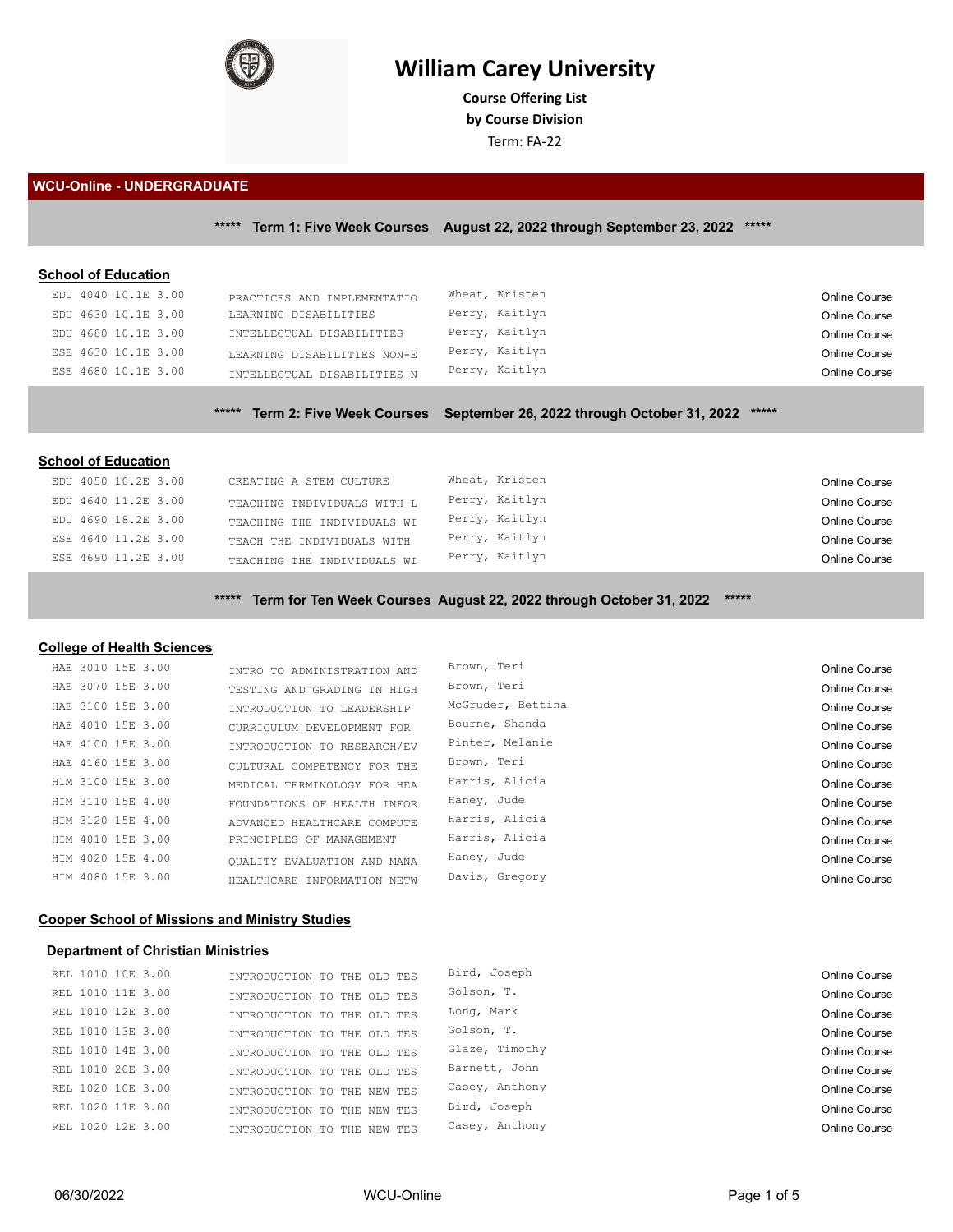| REL 1020 13E 3.00                           | INTRODUCTION TO THE NEW TES                          | Glaze, Timothy     | <b>Online Course</b> |
|---------------------------------------------|------------------------------------------------------|--------------------|----------------------|
| REL 1020 14E 3.00                           | INTRODUCTION TO THE NEW TES                          | Bird, Joseph       | <b>Online Course</b> |
| REL 1020 16E 3.00                           | INTRODUCTION TO THE NEW TES                          | Glaze, Timothy     | Online Course        |
| REL 1020 20E 3.00                           | INTRODUCTION TO THE NEW TES                          | Stewart, Jimmy     | <b>Online Course</b> |
|                                             |                                                      |                    |                      |
| <b>Department of Philosophy</b>             |                                                      |                    |                      |
| PHI 2010 10E 3.00                           | INTRODUCTION TO PHILOSOPHY                           | Crockett, Bennie   | <b>Online Course</b> |
| <b>School of Arts and Letters</b>           |                                                      |                    |                      |
| TSC 2200 10E 3.00                           | SCRIPT WRITING I                                     | Graves, Jeanna     | <b>Online Course</b> |
|                                             |                                                      |                    |                      |
| <b>Department of Art</b>                    |                                                      |                    |                      |
| ART 2000 10E 3.00                           | ART APPRECIATION                                     | Ford, Edward       | <b>Online Course</b> |
|                                             | ART APPRECIATION                                     | Diket, Read        | <b>Online Course</b> |
| ART 2000 20E 3.00                           | ART APPRECIATION                                     | Ford, Edward       | <b>Online Course</b> |
|                                             | ART APPRECIATION                                     | Diket, Read        | <b>Online Course</b> |
| <b>Department of History/Social Science</b> |                                                      |                    |                      |
|                                             |                                                      | Miller, David      |                      |
| HIS 1010 10E 3.00                           | WORLD HISTORY TO 1500                                | Nicovich, John     | <b>Online Course</b> |
| HIS 1010 13E 3.00                           | WORLD HISTORY TO 1500                                | Baker, Daniel      | Online Course        |
| HIS 1010 20E 3.00                           | WORLD HISTORY TO 1500                                | Smith, Robert      | <b>Online Course</b> |
| HIS 1020 10E 3.00                           | WORLD HISTORY SINCE 1500                             | Noonkester, Myron  | Online Course        |
| HIS 1020 12E 3.00                           | WORLD HISTORY SINCE 1500<br>WORLD HISTORY SINCE 1500 | Brooke, Jonathan   | <b>Online Course</b> |
| HIS 1020 13E 3.00                           |                                                      | Noonkester, Myron  | <b>Online Course</b> |
| HIS 2010 10E 3.00<br>HIS 2010 11E 3.00      | UNITED STATES TO 1865<br>UNITED STATES TO 1865       | Noonkester, Myron  | <b>Online Course</b> |
| HIS 2010 12E 3.00                           |                                                      | Nicovich, John     | <b>Online Course</b> |
|                                             | UNITED STATES TO 1865                                | Smith, Karla       | Online Course        |
| HIS 2010 20E 3.00<br>HIS 2020 10E 3.00      | UNITED STATES TO 1865                                | Noonkester, Myron  | Online Course        |
| HIS 2020 11E 3.00                           | UNITED STATES SINCE 1865<br>UNITED STATES SINCE 1865 | Smith, Robert      | <b>Online Course</b> |
|                                             |                                                      | Nicovich, John     | <b>Online Course</b> |
| HIS 2020 12E 3.00                           | UNITED STATES SINCE 1865                             | Noonkester, Myron  | <b>Online Course</b> |
| HIS 3050 10E 3.00                           | CIVIL WAR AND RECONSTRUCTIO                          | Nicovich, John     | <b>Online Course</b> |
| HIS 3690 10E 3.00                           | INTRODUCTION TO WORLD GEOGR                          | Noonkester, Myron  | <b>Online Course</b> |
| HIS 4210 10E 3.00<br>HIS 4800 10E 3.00      | HISTORIOGRAPHY<br>CIVIL WAR FIELD EXPERIENCE         | Noonkester, Myron  | <b>Online Course</b> |
| SOC 1010 20E 3.00                           |                                                      | Simpson, Daron     | <b>Online Course</b> |
|                                             | INTRODUCTION TO SOCIOLOGY                            | Simpson, Daron     | <b>Online Course</b> |
| SOC 1010 21E 3.00                           | INTRODUCTION TO SOCIOLOGY                            |                    | Online Course        |
| <b>Department of Lit/Lang</b>               |                                                      |                    |                      |
| ENG 1010 13E 3.00                           | COMPOSITION                                          | Brookter, Josye    | <b>Online Course</b> |
| ENG 1010 20E 3.00                           | COMPOSITION                                          | Brookter, Josye    | Online Course        |
| ENG 1020 10E 3.00                           | RESEARCH & COMPOSITION                               | Lowery, David      | <b>Online Course</b> |
| ENG 1020 13E 3.00                           | RESEARCH & COMPOSITION                               | Brookter, Josye    | Online Course        |
| ENG 1020 20E 3.00                           | RESEARCH & COMPOSITION                               | Brookter, Josye    | Online Course        |
| ENG 2110 12E 3.00                           | WORLD LITERATURE I                                   | Newman, Marsha     | <b>Online Course</b> |
| ENG 2110 14E 3.00                           | WORLD LITERATURE I                                   | Chestnut, Allison  | Online Course        |
| ENG 2110 20E 3.00                           | WORLD LITERATURE I                                   | Williamson, Justin | <b>Online Course</b> |
| ENG 2120 12E 3.00                           | WORLD LITERATURE II                                  | Massey, Lorie      | <b>Online Course</b> |
| ENG 2120 13E 3.00                           | WORLD LITERATURE II                                  | Richardson, Thomas | <b>Online Course</b> |
| ENG 2120 20E 3.00                           | WORLD LITERATURE II                                  | Stentz, Carol      | Online Course        |
| ENG 4040 10E 3.00                           | SURVEY OF DRAMA                                      | Ruckel, Terri      | Online Course        |
| FRE 2020 10E 3.00                           | INTERMEDIATE FRENCH II                               | Pierce, Beth       | Online Course        |
| SPA 1020 10E 3.00                           | ELEMENTARY SPANISH II                                | Covarrubias, Janie | <b>Online Course</b> |
| <b>Department of Theatre/Communication</b>  |                                                      |                    |                      |
| COM 1010 11E 3.00                           | PUBLIC SPEAKING                                      | Bailey, Stephen    |                      |
| COM 1010 18E 3.00                           | PUBLIC SPEAKING                                      | Bailey, Stephen    | Online Course        |
|                                             |                                                      |                    | Online Course        |

COM 3000 10E 3.00 PERSUASION RESULTING COMBINITY Cregory COM SONG COMBINE COURSE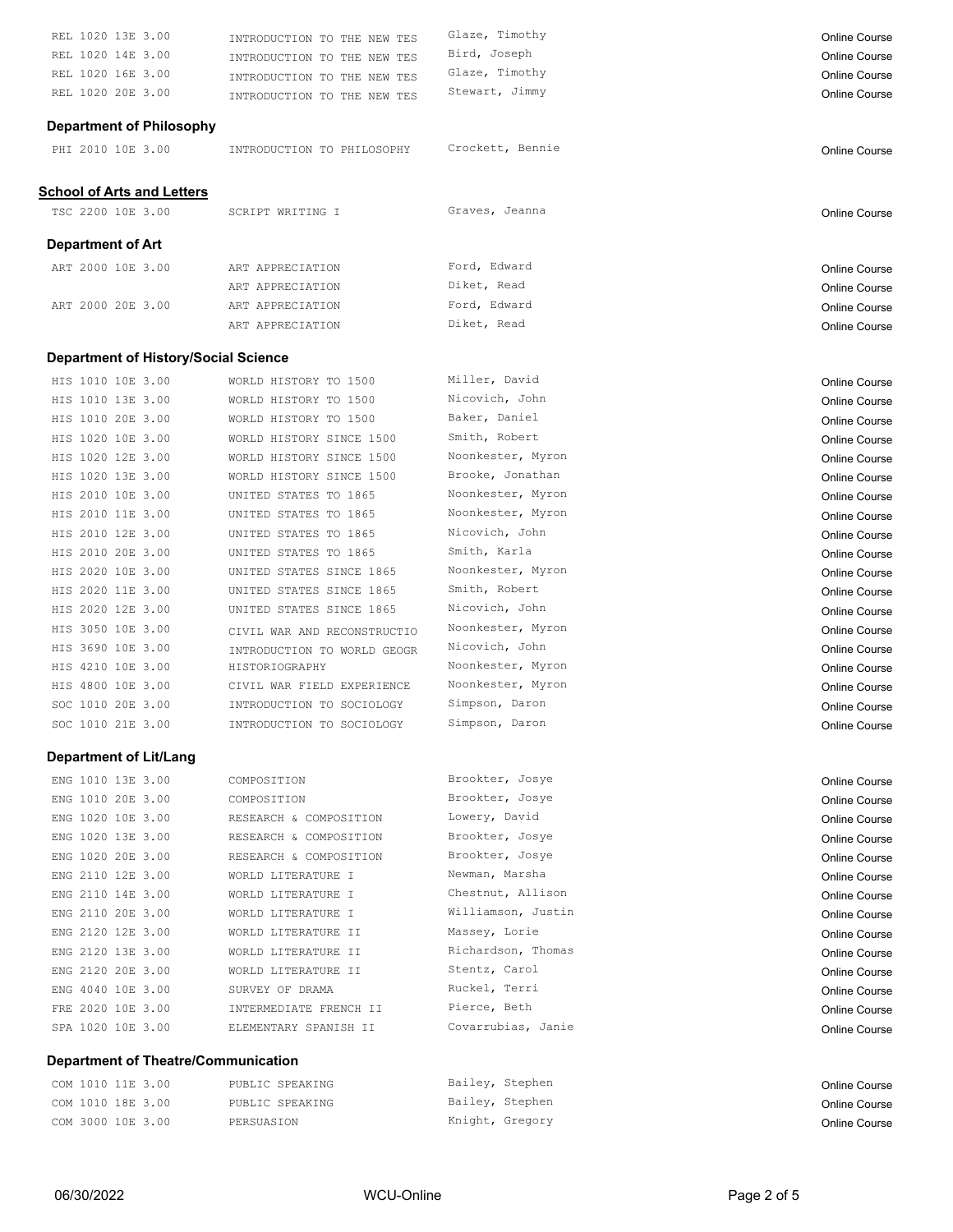| <b>School of Business</b>        |                                                        |                    |      |                      |
|----------------------------------|--------------------------------------------------------|--------------------|------|----------------------|
| BUS 2990 60E 0.00                | SERVICE LEARNING FOR BUSINE                            | Dale, Cheryl       |      | <b>Online Course</b> |
|                                  |                                                        |                    |      |                      |
| <b>School of Education</b>       |                                                        |                    |      |                      |
| ABA 3810 10E 3.00                | BASIC PRINCIPLES IN APPLIED                            | Yeager, Mark       |      | <b>Online Course</b> |
| ABA 3830 10E 3.00                | ETHICS IN APPLIED BEHAVIOR                             | Warren, Lana       |      | <b>Online Course</b> |
| ABA 4810 10E 3.00                | RESEARCH IN APPLIED BEHAVIO                            | Yeager, Mark       |      | <b>Online Course</b> |
| ABA 4820 10E 3.00                | BEHAVIORAL ASSESSMENT IN AP                            | Warren, Lana       |      | <b>Online Course</b> |
| ECE 4300 10E 3.00                | ASSESSING YOUNG CHILDREN                               | Thompson, Deidra   |      | <b>Online Course</b> |
| EDR 3440 10E 3.00                | LITERATURE FOR CHILDREN                                | Curtis, Ginnie     |      | <b>Online Course</b> |
| EDR 3440 20E 3.00                | LITERATURE FOR CHILDREN                                | Windham, Lori      |      | <b>Online Course</b> |
| EDR 4070 11E* 3.00               | COMMUNICATION IN THE ELEMEN                            | Permenter, Patrici | CANC | Online Course        |
| * PRCC and TAs only              |                                                        |                    |      |                      |
| EDR 4070 20E 3.00                | COMMUNICATION IN THE ELEMEN                            | Permenter, Patrici |      | <b>Online Course</b> |
| EDR 4410 20E 3.00                | DIAGNOSIS AND CORRECTION OF                            | Tonore, Katie      |      | <b>Online Course</b> |
| EDR 4740 10E 3.00                | READING IN THE MIDDLE AND S                            | Gammill, Deidra    |      | <b>Online Course</b> |
| EDR 4740 20E 3.00                | READING IN THE MIDDLE AND S                            | Conner, Cassandra  |      | <b>Online Course</b> |
| EDU 3000 10E 2.00                | INTRO. & FOUNDATIONS OF EDU                            | Williamson, Amanda |      | <b>Online Course</b> |
| EDU 3000 11E 2.00                | INTRODUCTION AND FOUNDATION                            | Williamson, Amanda |      | <b>Online Course</b> |
| EDU 3000 12E* 2.00               | INTRODUCTION AND FOUNDATION                            | Williamson, Amanda | CANC | <b>Online Course</b> |
| * TAs only                       |                                                        |                    |      |                      |
| EDU 3000 20E 2.00                | INTRODUCTION AND FOUNDATION                            | Windham, Lori      |      | <b>Online Course</b> |
| EDU 3001 10E 1.00                |                                                        | Williamson, Amanda |      | <b>Online Course</b> |
| EDU 3001 11E 1.00                | PRE-TEACHING FIELD EXPERIEN                            | Williamson, Amanda |      | Online Course        |
| EDU 3001 12E 1.00                | PRE-TEACHING FIELD EXPERIEN                            | Williamson, Amanda | CANC | <b>Online Course</b> |
| EDU 3001 20E 1.00                | PRE-TEACHING FIELD EXPERIEN                            | Windham, Lori      |      | <b>Online Course</b> |
| EDU 3250 18E 3.00                | PRE-TEACHING FIELD EXPERIEN<br>TECHNOLOGY IN EDUCATION | Broom, Lauren      |      |                      |
| EDU 3250 19E 3.00                | TECHNOLOGY IN EDUCATION                                | Broom, Lauren      |      | <b>Online Course</b> |
| EDU 3250 20E 3.00                |                                                        | Mercer, Rachel     |      | <b>Online Course</b> |
| EDU 3450 10E 3.00                | TECHNOLOGY IN EDUCATION                                | Gammill, Deidra    |      | <b>Online Course</b> |
| EDU 3450 20E 3.00                | SOCIAL STUDIES IN ELEM. SCH                            | Anderson, Brigette |      | <b>Online Course</b> |
|                                  | SOCIAL STUDIES IN THE ELEME                            | Wheat, Kristen     |      | <b>Online Course</b> |
| EDU 3460 10E 3.00                | SCIENCE IN THE ELEMENTARY S                            | Ladner, Marti      |      | <b>Online Course</b> |
| EDU 3460 20E 3.00                | SCIENCE IN THE ELEMENTARY S                            | Kopszywa, Brandy   |      | <b>Online Course</b> |
| EDU 3720 11E 3.00                | SURVEY OF THE EXCEPTIONAL C                            |                    |      | <b>Online Course</b> |
| EDU 3720 12E 3.00                | SURVEY OF THE EXCEPTIONAL C                            | Kopszywa, Brandy   |      | <b>Online Course</b> |
| EDU 3720 20E 3.00                | SURVEY OF THE EXCEPTIONAL C                            | Kopszywa, Brandy   |      | <b>Online Course</b> |
| EDU 4020 10E 3.00                | STEM METHODS I                                         | Wheat, Kristen     | CANC | <b>Online Course</b> |
| EDU 4090 11E 3.00                | PRINCIPLES OF EARLY CHILDHO                            | Thompson, Deidra   |      | Online Course        |
| EDU 4090 20E 3.00                | PRINCIPLES OF EARLY CHILDHO                            | Reynolds, Erika    |      | <b>Online Course</b> |
| EDU 4130 18E 3.00                | MATHEMATICS IN THE ELEMENTA                            | Wheat, Kristen     |      | <b>Online Course</b> |
| EDU 4130 20E 3.00                | MATHEMATICS IN THE ELEMENTA                            | Nyman, Terri       |      | <b>Online Course</b> |
| EDU 4290 10E 3.00                | AUTISM SPECTRUM DISORDERS                              | Yeager, Mark       |      | Online Course        |
| EDU 4360 10E 3.00                | CLASSROOM MANAGEMENT                                   | Permenter, Patrici |      | <b>Online Course</b> |
| EDU 4360 20E 3.00                | CLASSROOM MANAGEMENT                                   | Nyman, Terri       |      | <b>Online Course</b> |
| EDU 4500 10E 3.00                | TESTS, MEASUREMENTS, AND EV                            | Wilder, Kerri      |      | <b>Online Course</b> |
| EDU 4500 20E 3.00                | TESTS, MEASUREMENTS, & EVAL                            | Tatum, Michael     |      | <b>Online Course</b> |
| EDU 4600 18E 3.00                | ORGANIZATIONAL PROCEDURES F                            | Perry, Kaitlyn     |      | Online Course        |
|                                  | ORGANIZATIONAL PROCEDURES F                            | Yeager, Mark       |      | Online Course        |
| ESE 4600 10E 3.00                | ORGANIZATIONAL PROCEDURES F                            | Burnett, Martha    |      | <b>Online Course</b> |
| <b>Department of Hea/Ped/Rec</b> |                                                        |                    |      |                      |
| HEA 2300 10E 3.00                | FIRST AID                                              | Merritt, Makayla   |      | <b>Online Course</b> |
| HEA 2300 11E 3.00                | FIRST AID                                              | Merritt, Makayla   |      | <b>Online Course</b> |
| HEA 2400 10E 3.00                | NUTRITION AND DIET THERAPY                             | Hartfield, Joseph  |      | Online Course        |
| HEA 2400 11E* 3.00               | NUTRITION AND DIET THERAPY                             | Hartfield, Joseph  |      | Online Course        |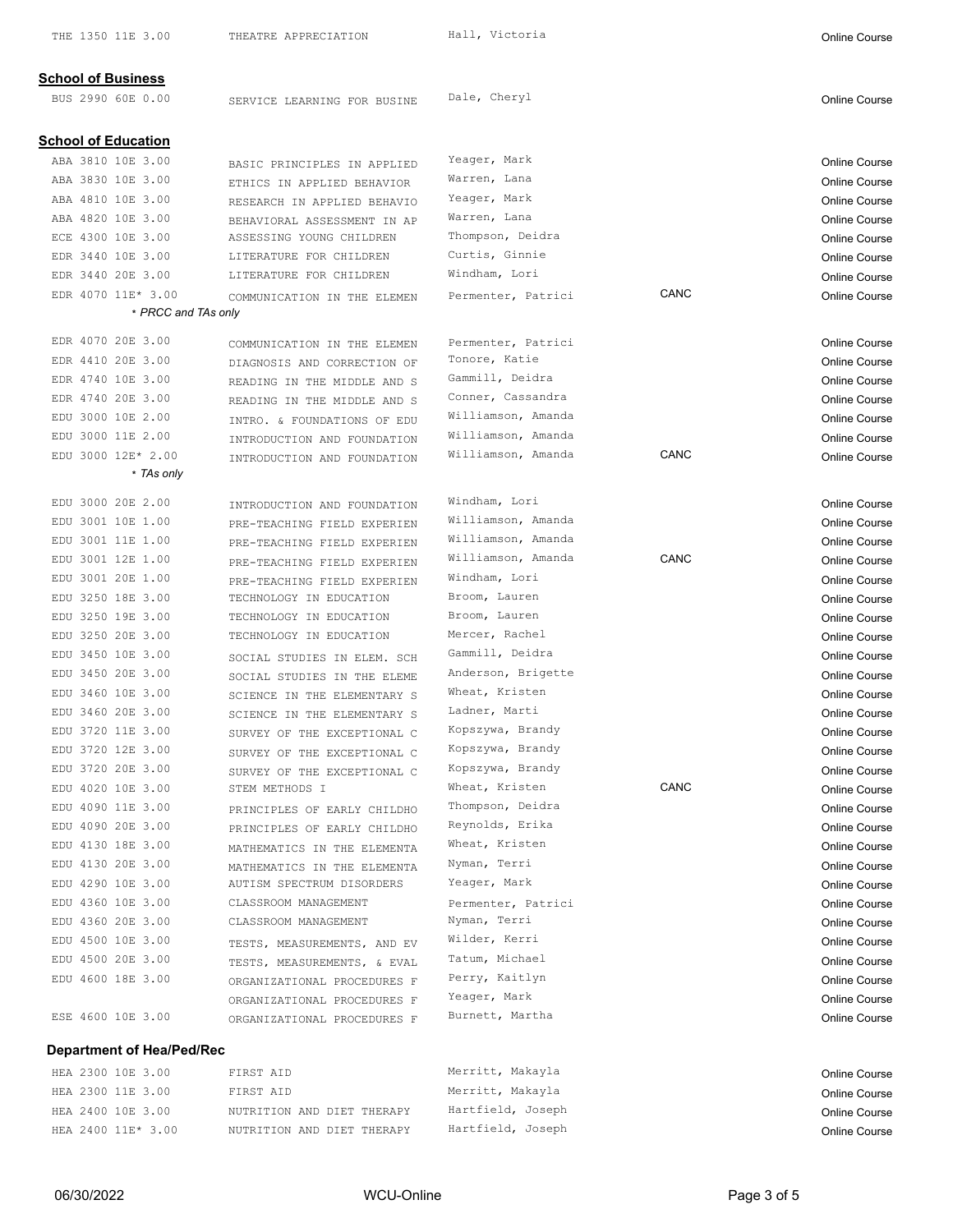#### \* *For Pre-Nursing Students Only.*

| HEA 3000 11E 3.00            | HEALTH & EXERCISE FOR A NEW | Bullock, C.       | <b>Online Course</b> |
|------------------------------|-----------------------------|-------------------|----------------------|
| HEA 3000 12E 3.00            | HEALTH & EXERCISE FOR A NEW | Bullock, C.       | <b>Online Course</b> |
| HEA 3000 13E 3.00            | HEALTH & EXERCISE FOR A NEW | Bullock, C.       | <b>Online Course</b> |
| HEA 3000 14E 3.00            | HEALTH & EXERCISE FOR A NEW | Bullock, C.       | <b>Online Course</b> |
| HEA 3000 15E 3.00            | HEALTH & EXERCISE FOR A NEW | Hartfield, Joseph | <b>Online Course</b> |
| HEA 3000 20E 3.00            | HEALTH & EXERCISE FOR A NEW | Belham, Scott     | <b>Online Course</b> |
| PED 1900 10E* 1.00           | AEROBIC FITNESS             | Lovdahl, Patrice  | <b>Online Course</b> |
| * For Nursing Students Only. |                             |                   |                      |
| PED 3240 10E 3.00            | ANATOMY-PHYSIOLOGY          | Merritt, Makayla  | Online Course        |
| PED 3250 10E 3.00            | MOTOR DEV/CREATIVE RHYTHMS- | Lovdahl, Patrice  | <b>Online Course</b> |
| PED 3250 11E 3.00            | MOTOR DEV/CREATIVE RHYTHMS- | Lovdahl, Patrice  | <b>Online Course</b> |
| PED 3300 10E 3.00            | THE THEORY/PRACTICE-COACHIN | Hartfield, Joseph | <b>Online Course</b> |
| PED 3340 10E 3.00            | THE THEORY/PRACTICE OF COAC | Weldon, Kelsea    | <b>Online Course</b> |
| PED 3380 10E 3.00            | HEALTH & P.E. IN ELEMENTARY | Lovdahl, Patrice  | <b>Online Course</b> |
| PED 3380 20E 3.00            | HEALTH & P.E. IN ELEMENTARY | Belham, Scott     | <b>Online Course</b> |
| PED 3390 10E 3.00            | METH. OF TEACHING HEALTH/P. | Lovdahl, Patrice  | <b>Online Course</b> |
| PED 4330 10E 3.00            | ORGANIZATION & ADMINISTRATI | Hartfield, Joseph | <b>Online Course</b> |
| PED 4360 10E 3.00            | TESTS AND MEASUREMENTS IN P | Bullock, C.       | <b>Online Course</b> |
| PED 4370 10E 3.00            | PHYSICAL EDUCATION FOR THE  | Bullock, C.       | <b>Online Course</b> |
| REC 3010 10E 3.00            | OUTDOOR RECREATION          | Weldon, Kelsea    | <b>Online Course</b> |
| REC 3010 12E 3.00            | OUTDOOR RECREATION          | Weldon, Kelsea    | <b>Online Course</b> |

## **School of Music**

### **School of Music**

| MHL 1010 11E* 3.00        | MUSIC APPRECIATION          | Bryan, Jessica   | Online Course |
|---------------------------|-----------------------------|------------------|---------------|
| Hattiesburg students only |                             |                  |               |
| MHL 3360 10E 2.00         | WIND BAND HISTORY AND LITER | Coakley, William | Online Course |
| MUE 3200 18E 3.00         | MUSIC/ELE SCH: EDUCATION MA | Odom, Sarah      | Online Course |
| MUV 3300 10E 1.00         | JR. APPLIED VOICE: MAJOR    | Cox, Katrina     | Online Course |

#### **School of Natural and Behavioral Sciences**

## **Department of Biological Sciences**

| BIO 2180 20E* 4.00    | VERTEBRATE BIOLOGY                                         | Singletary, Lynn | Online Course |
|-----------------------|------------------------------------------------------------|------------------|---------------|
| Textbook fee: \$68.00 |                                                            |                  |               |
| BIO 3060 11E* 3.00    | INTRODUCTION TO PHARMACOLOG                                | Smith, John      | Online Course |
|                       | * *Only RN to BSN students may register for this section.* |                  |               |

# **Department of Chemistry/Physics**

| PHS 2010 18E 3.<br>3.00 | SPACE SCIENCE<br>EARTH &      | Michael<br>McNatt | Online Course |
|-------------------------|-------------------------------|-------------------|---------------|
| PHS 2010 20E 3.00       | SPACE SCIENCE<br><b>FARTH</b> | Newel             | Online Course |

# **Department of Criminal Justice and Forensics Science**

| CRJ 3200 20E 3.00 | INTRODUCTION TO CORRECTIONS | Chaix, George | Online Course |
|-------------------|-----------------------------|---------------|---------------|
| CRJ 3500 20E 3.00 | JUVENILE JUSTICE            | Pope, Karla   | Online Course |
| CRJ 3600 20E 3.00 | CRIMINAL LAW                | McGee, James  | Online Course |
| CRJ 3800 20E 3.00 | FORENSIC SCIENCE, DRUG IDEN | Bertram, Dean | Online Course |
| CRJ 4310 20E 3.00 | HOMELAND SECURITY I - DOMES | McGee, James  | Online Course |
|                   |                             |               |               |

## **Department of Mathematics**

| MAT 1310 13E* 3.00                                               |                                                                        |  | COLLEGE ALGEBRA |  | Garriga, Jessica | Online Course |
|------------------------------------------------------------------|------------------------------------------------------------------------|--|-----------------|--|------------------|---------------|
|                                                                  | * This course requires a proctored midterm and a proctored final exam. |  |                 |  |                  |               |
| If you are unable to meet on Testing Day, you may be required to |                                                                        |  |                 |  |                  |               |
|                                                                  |                                                                        |  |                 |  |                  |               |

*pay a fee (approx. \$25-30) to test using "ProctorU."*